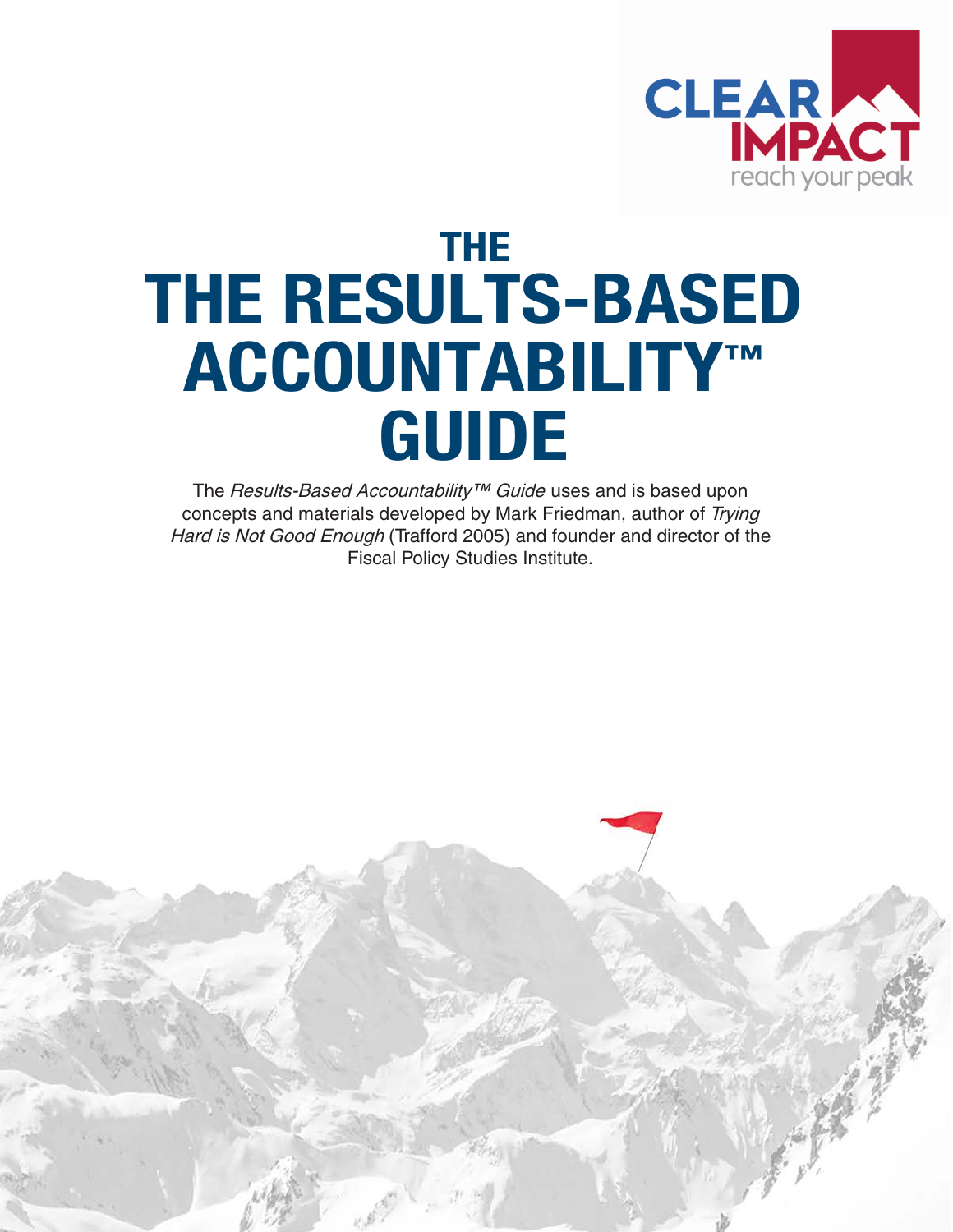## **TABLE OF CONTENTS**

| 4. Who are partners who have a role to           |  |
|--------------------------------------------------|--|
|                                                  |  |
| 6. What do we propose to do to turn the curve? 5 |  |
|                                                  |  |
|                                                  |  |
|                                                  |  |
|                                                  |  |
| Sorting Performance Measures: The Data Quadrant7 |  |
|                                                  |  |
|                                                  |  |
|                                                  |  |
| Selecting Headline Performance Measures10        |  |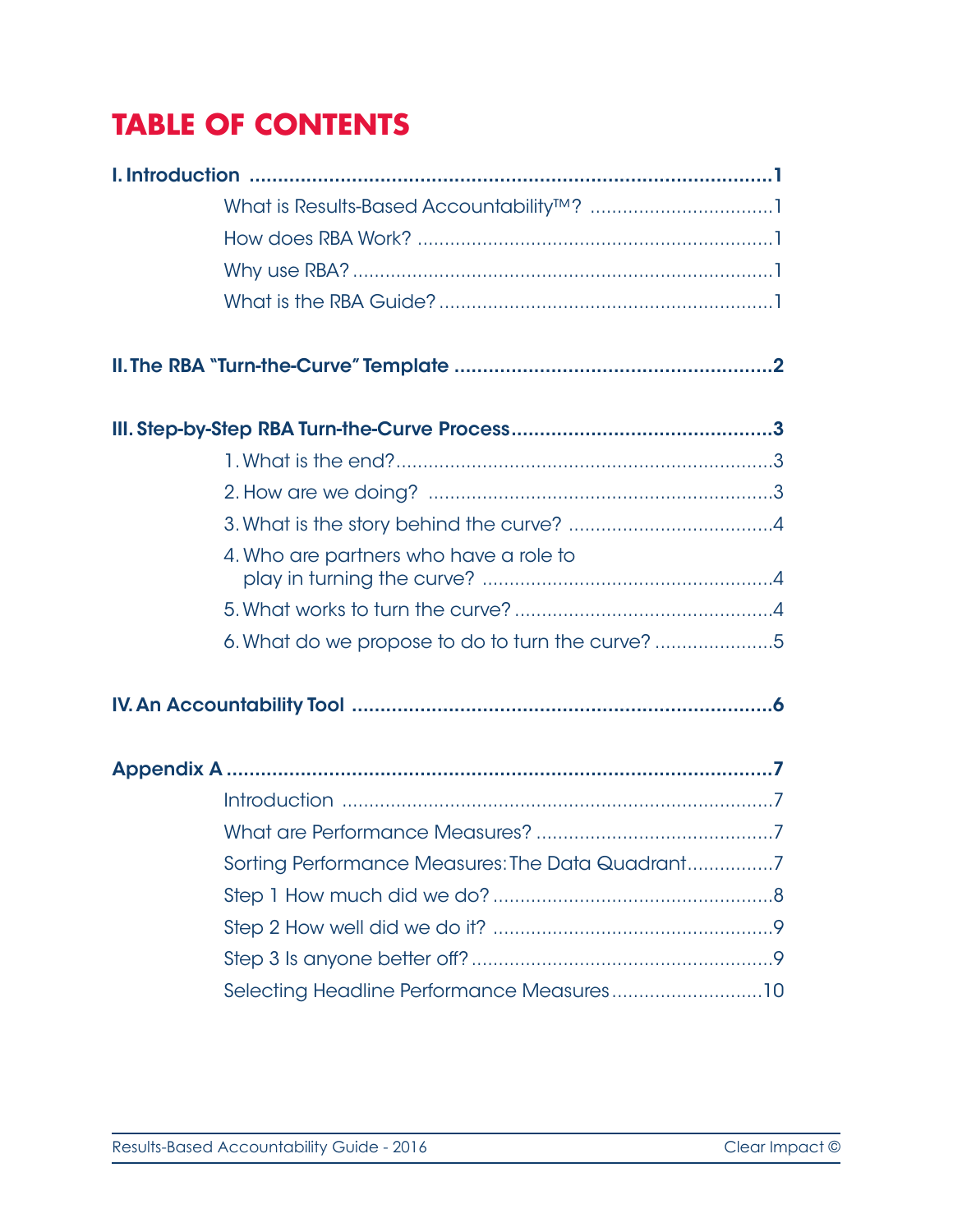## **I. INTRODUCTION**

#### **What is Results-Based Accountability™?**

Results-Based Accountability™ ("RBA") is a *disciplined way of thinking and taking action* used by communities to improve the lives of children, families and the community as a whole. RBA is also used by agencies to improve the performance of their programs.

#### **How does RBA work?**

RBA *starts with ends and works backward, step by step, towards means*. For communities, the ends are conditions of well-being for children, families and the community as a whole. For example: "Residents with good jobs," "Children ready for school," or "A safe and clean neighborhood" or even more specific conditions such as "Public spaces without graffiti," or "A place where neighbors know each other." For programs, the ends are how customers are better off when the program works the way it should. For example: The percentage of people in the job training program who get and keep good paying jobs.

#### **Why use RBA?**

RBA improves the lives of children, families, and communities and the performance of programs because RBA:

- gets from talk to action quickly;
- is a simple, common sense process that everyone can understand;
- helps groups to surface and challenge assumptions that can be barriers to innovation;
- builds collaboration and consensus; and
- uses data and transparency to ensure accountability for both the well being of children, families and communities and the performance of programs.

#### **What is the RBA Guide?**

The RBA Guide is a tool for leading or facilitating a group in the use of RBA in decision making. The RBA Guide is designed to be used as a roadmap with which to navigate the complete RBA decision-making process, step-by-step.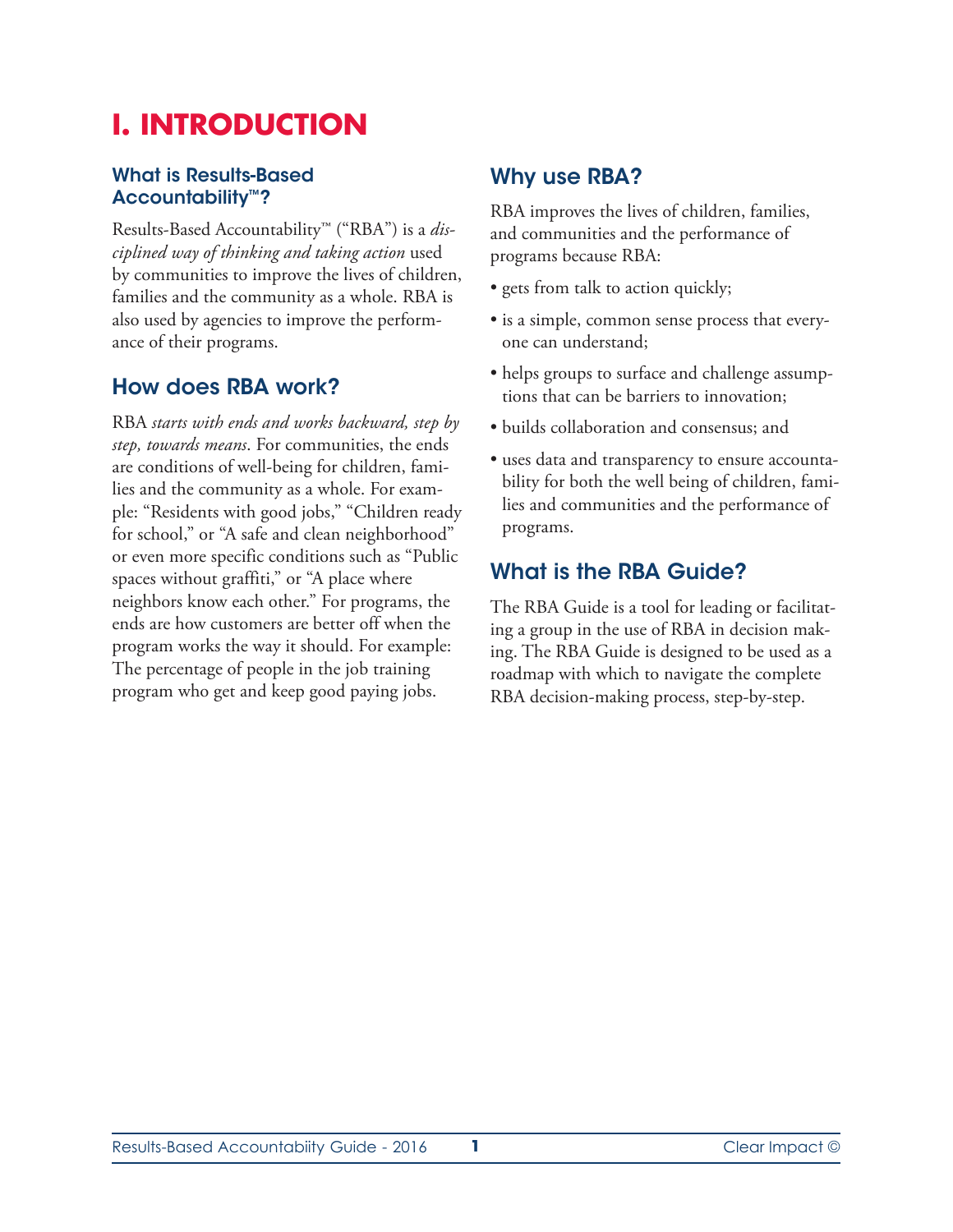## **II. THE RBA "TURN-THE-CURVE" TEMPLATE**

*This template is an overview of the step-by-step RBA "turn-the-curve" decision-making process.*

#### **What is the "end"?**

*Choose either a result and indicator or a performance measure.*

# **2**

**1**

#### **How are we doing?**

*Graph the historic baseline and forecast for the indicator or performance measure.*





#### **What is the story behind the curve of the baseline?**

*Briefly explain the story behind the baseline: the factors (positive and negative, internal and external) that are most strongly influencing the curve of the baseline.*



#### **Who are partners who have a role to play in turning the curve?**

*Identify partners who might have a role to play in turning the curve of the baseline.*



#### **What works to turn the curve?**

*Determine what would work to turn the curve of the baseline. Include no-cost/low-cost strategies.*



#### **What do we propose to do to turn the curve?**

*Determine what you and your partners propose to do to turn the curve of the baseline.*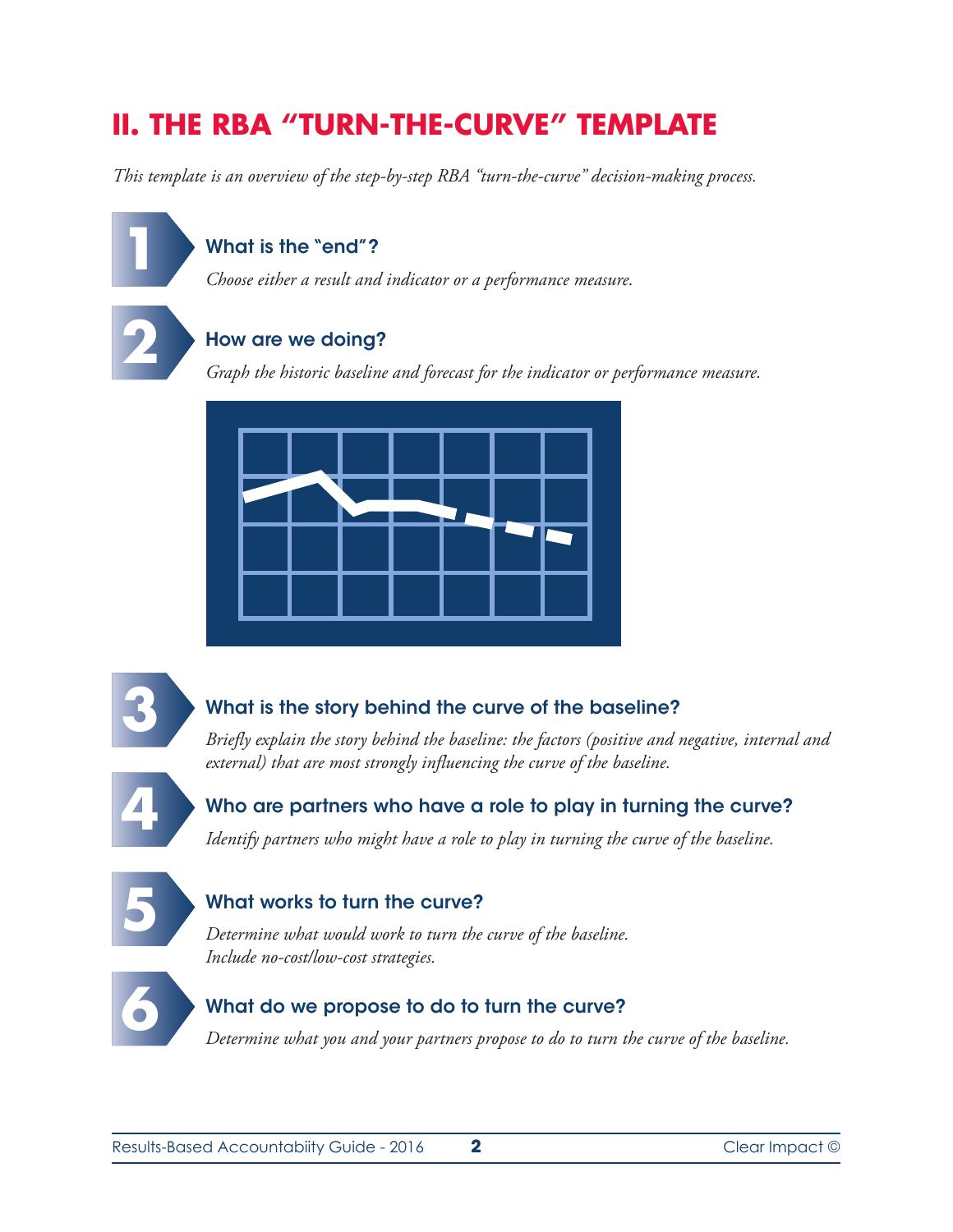## **III. STEP-BY-STEP RBA TURN-THE-CURVE PROCESS**

The following is a step-by-step guide for conducting an RBA decision-making process to get from talk to action.

#### **1.What is the end?**

The starting point in "turn-the-curve" decision making is to identify the desired "end." Is it to improve the quality of life for a population (population accountability) or does it concern how well a program, agency or service system is performing (performance accountability)?1

#### *If the focus is Population Accountability:*

- *•* Begin by identifying a *population* (e.g., all children in a county).
- Next ask what quality of life or condition is desired for that population (e.g., entering school fully ready) - which is called a "*result*."
- Then ask how will the extent to which that result is being achieved be gauged (e.g., a developmental assessment of kindergartners), which is called an "*indicator*."

To select an indicator (2 or 3 at the most) for a result, use the following criteria:

■ **Communication Power:** Does this indicator communicate to a broad range of audiences? Would those who pay attention to your work (*e.g.,* voters, legislators, agency program officers) understand what this measure means?

■ **Proxy Power:** Does this indicator say something of central importance about the result? Is this indicator a good proxy for other indicators? Data tend to run in a "herd" - in the same direction. Pick an indicator that will tend to run with the herd of all of the other indicators that could be used (so it is possible to use only 1 to 3 indicators).

■ **Data Power:** Is there quality data for this indicator on a timely basis? To be credible, the data must be consistent and reliable. And timeliness is necessary to track progress.2

#### *If you are focused on Performance Accountability:*

- *•* Begin by identifying the program, agency, or service system.
- Next select a performance measure. There are three kinds of performance measures:
	- How much are we doing?
	- How well are we doing it?
	- Is anyone better off?

Appendix A describes the process for developing and selecting performance measures.

#### **2. How are we doing?**

After you have selected your indicator or performance measure, present the corresponding data on a graph with:

Results-Based Accountabiity Guide - 2016 **3** Clear Impact ©

<sup>1</sup> This distinction between population and performance accountability allows two different assessments: first, what efforts and programs should be undertaken to achieve a desired quality of life or "result" and, second, how well are those efforts and programs performing. This distinction also recognizes that a single program, agency or service system cannot take sole responsibility (or credit) for achieving a desired result.

<sup>2</sup> Note: If an indicator is strong on the first two criteria but data is not available, consider putting that indicator onto a "data development agenda."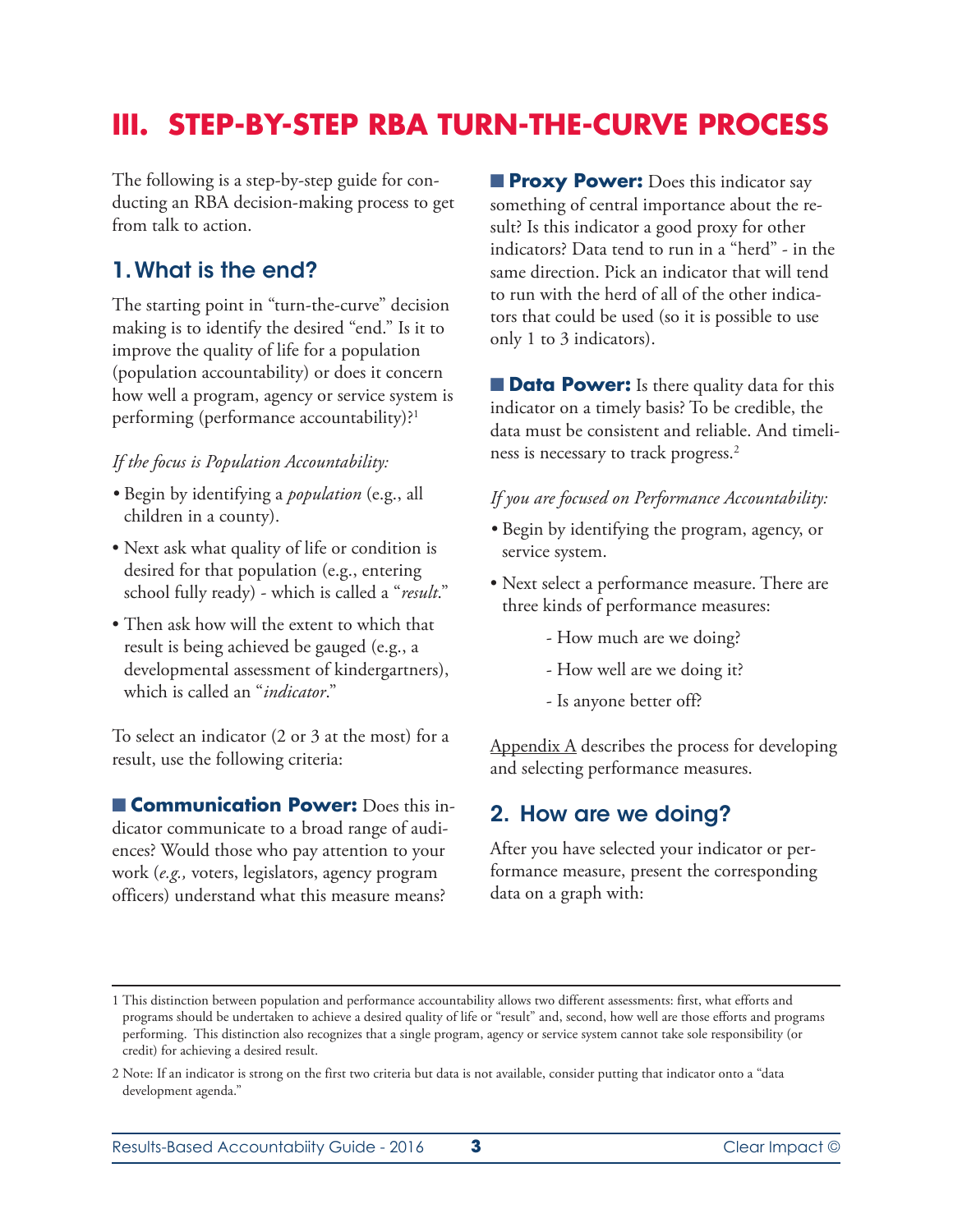- (a) an historic baseline (at least 5 years of data, if available) and
- (b) a forecast *assuming no change in your current level of effort* (for 3 - 5 years, if possible).

To provide the forecast, you will need to complete step 3, the "Story Behind the Curve." Turn-the-curve decision making is systematically determining the best actions to take to improve on the forecasted trend for the baseline - to "turn the curve."

#### **3. What is the story behind the curve?**

In this section, list the key factors underlying the historic baseline and forecast for the indicator or performance measure. Identify: (1) contributing factors that are supporting progress and (2) restricting factors that are hindering progress. Progress is defined as turning the curve of the baseline (or accelerating the curve if it is already headed in the right direction).

This "force field analysis," below, illustrates how factors may be viewed according to their contributing and restricting influences on the curve of the baseline.



### **Force Field Analysis**

It is important to identify not just the most immediate and easily observed factors impacting the baseline (i.e., the "proximate causes"), but to engage in the kind of rigorous analysis that

will identify the underlying or more systemic factors (i.e., the "root causes"). It is also important to conduct additional research where necessary and feasible.

Once the root causes have been identified, prioritize those root causes according to which have the greatest influence on progress and, therefore, are the most critical to address to improve progress.

The best format is a "bullet" for each root cause with a brief header that is underlined and a brief description of the root cause.

#### **4. Who are partners who have a role to play in turning the curve?**

Identify potential partners who may have a role to play in improving progress. The identification of root causes impacting progress will often point the way to the types of partners who should be engaged.

#### **5.What works to turn the curve?**

Before selecting a strategy to undertake to turn the curve of the baseline, it is necessary to determine whether what would work to turn the curve is known. And it is important to be sure to explore the full range of options for strategies. A strategy may, of course, involve the discontinuation of existing activities as well as the implementation of new ones. And a strategy should be multi-year and integrated. The following are criteria to consider in developing options:

*• Does the option address one or more of the root causes you have identified?*

The alignment of a proposed option with a root cause provides the rationale for selecting that particular option: it is the link between the "end" (as measured by the indicator or performance measure and the "means" (the strategy).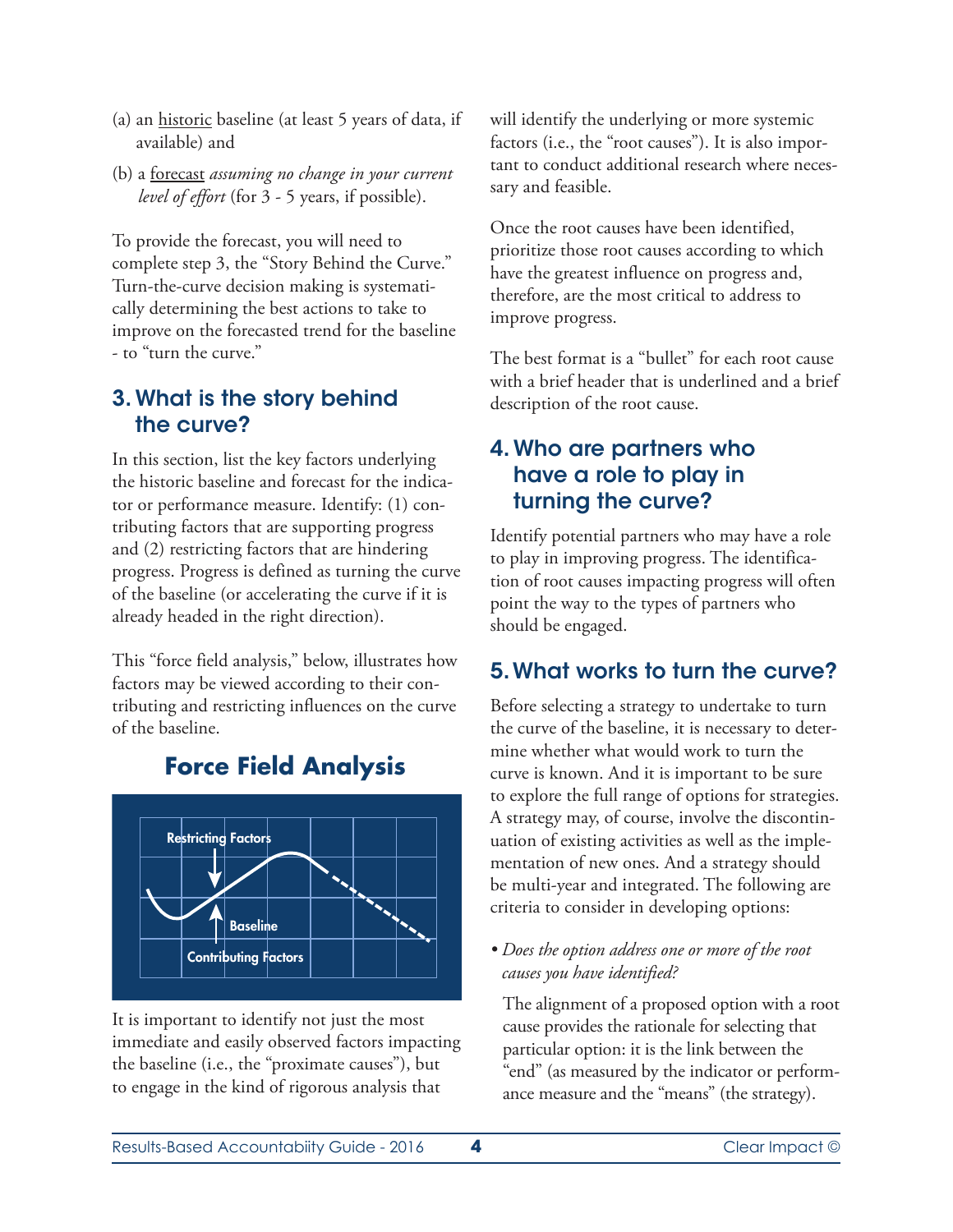#### *• Is the proposed option evidence-based?*

What research or other evidence is available to demonstrate that the strategy has a reasonable chance of turning the curve of the baseline? There may, of course, be times that data are limited and you must move forward with the best judgment of experienced professionals; however, in most cases a strategy should be supported by research or evidence.

• *Have "no-cost/low-cost" options been developed?*

Funding is often a critical need and careful thought must be given to ways to increase funding where needed. However, it is equally important to explore "no-cost/low-cost" options (*i.e.,* options that may be pursued with existing resources). This line of inquiry, in turn, can help to surface outdated assumptions that stand in the way of innovation.

• Is additional research necessary to determine what would work or to identify other options?

#### **6. What do we propose to do to turn the curve?**

Selecting the proposed strategy involves applying four criteria to each of the options: leverage, feasibility (or reach), specificity, and values.

■ **Leverage:** *How strongly will the proposed strategy impact progress as measured by the baselines?*

Given that resources are finite, decisions with respect to the dedication of resources to a proposed strategy must be based on the expected impact of those resources on progress. One way to gauge impact is to assess the importance of the underlying root cause(s) an option is designed to address. In other words, the strategy that is proposed should address

the most important root causes identified and, therefore, be geared to having the greatest potential impact on the trend for the corresponding baseline. This concept is sometimes referred to as "leverage."

#### ■ **Feasibility (or reach).** *Is the proposed strategy feasible?*

Can it be done? This question is the necessary counterpart to the question of leverage. Questions of feasibility should be handled so as not to limit innovation. Sometimes the consideration of an apparently infeasible option will be the catalyst in the thinking process that leads to a highly creative and feasible option. Once ways to improve feasibility have been adequately explored, however, then leverage and feasibility must be weighed and balanced in choosing the strategy. A strategy that has high leverage and high feasibility will, of course, be a prime candidate for action. The choice among other options, however, will likely involve trade-offs between leverage and feasibility and will need to be weighed accordingly.

#### ■ **Specificity.** *Is the strategy specific enough to be implemented?*

Is there a timeline with deliverables that answers the questions: *Who? What? When? Where? How?* There should be budget detail for the strategy, including implications for future budgets.

#### ■ **Values.** *Is the strategy consistent with the values of the community and/or agency?*

Once the proposed strategies are selected, list them in order of priority. The best format is a "bullet" for each strategy which provides a brief header that is underlined and a brief description of the strategy.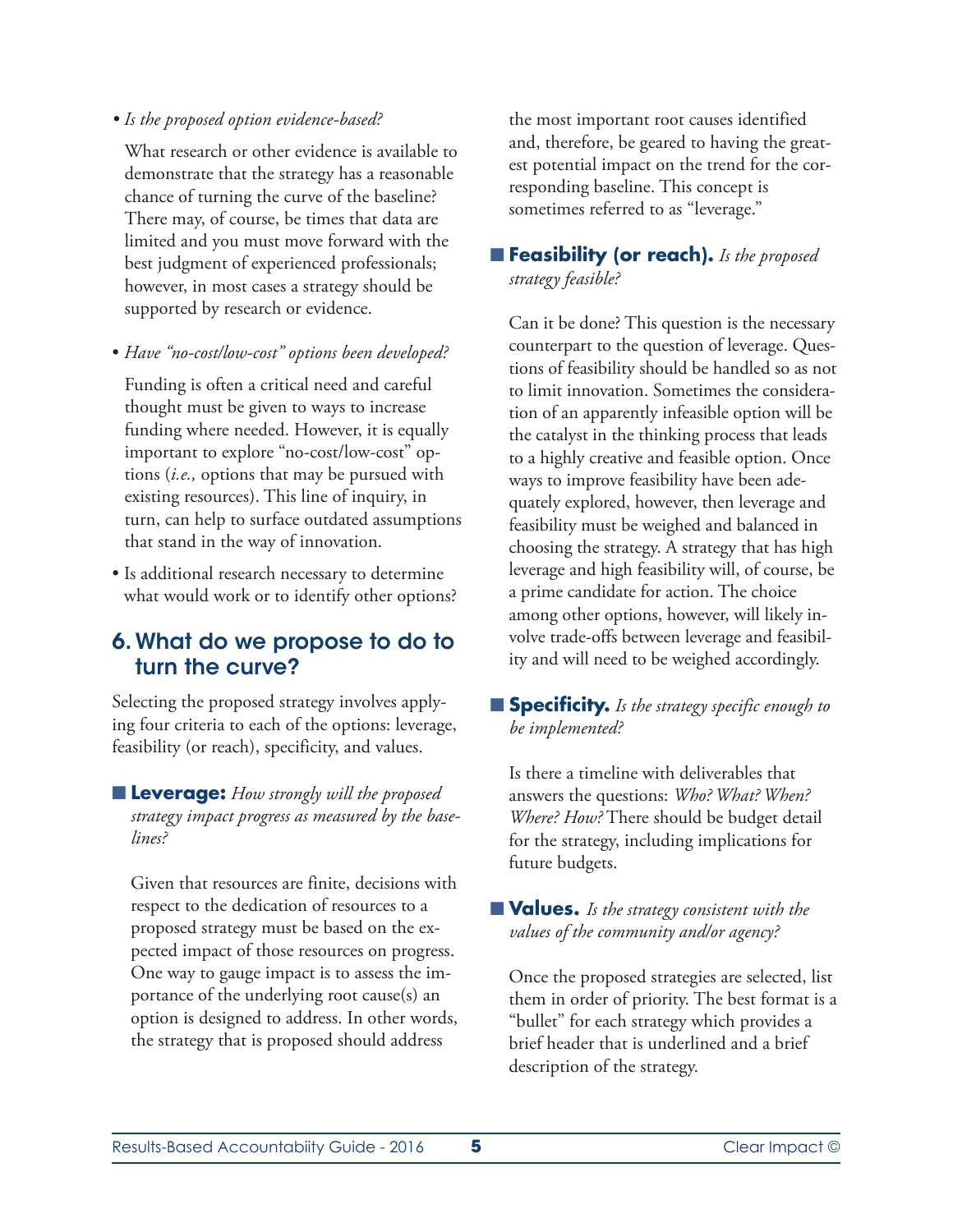## **IV. AN ACCOUNTABILITY TOOL**

The "Turn-the-Curve" template is not meant to be used to produce a static document; rather, it is intended to be used as a tool. On an ongoing basis, in consultation with key partners, stakeholders should use the data to assess progress and systematically adjust strategies where necessary to improve progress. The following schematic, a succinct RBA reporting format, demonstrates the nature of this ongoing process.

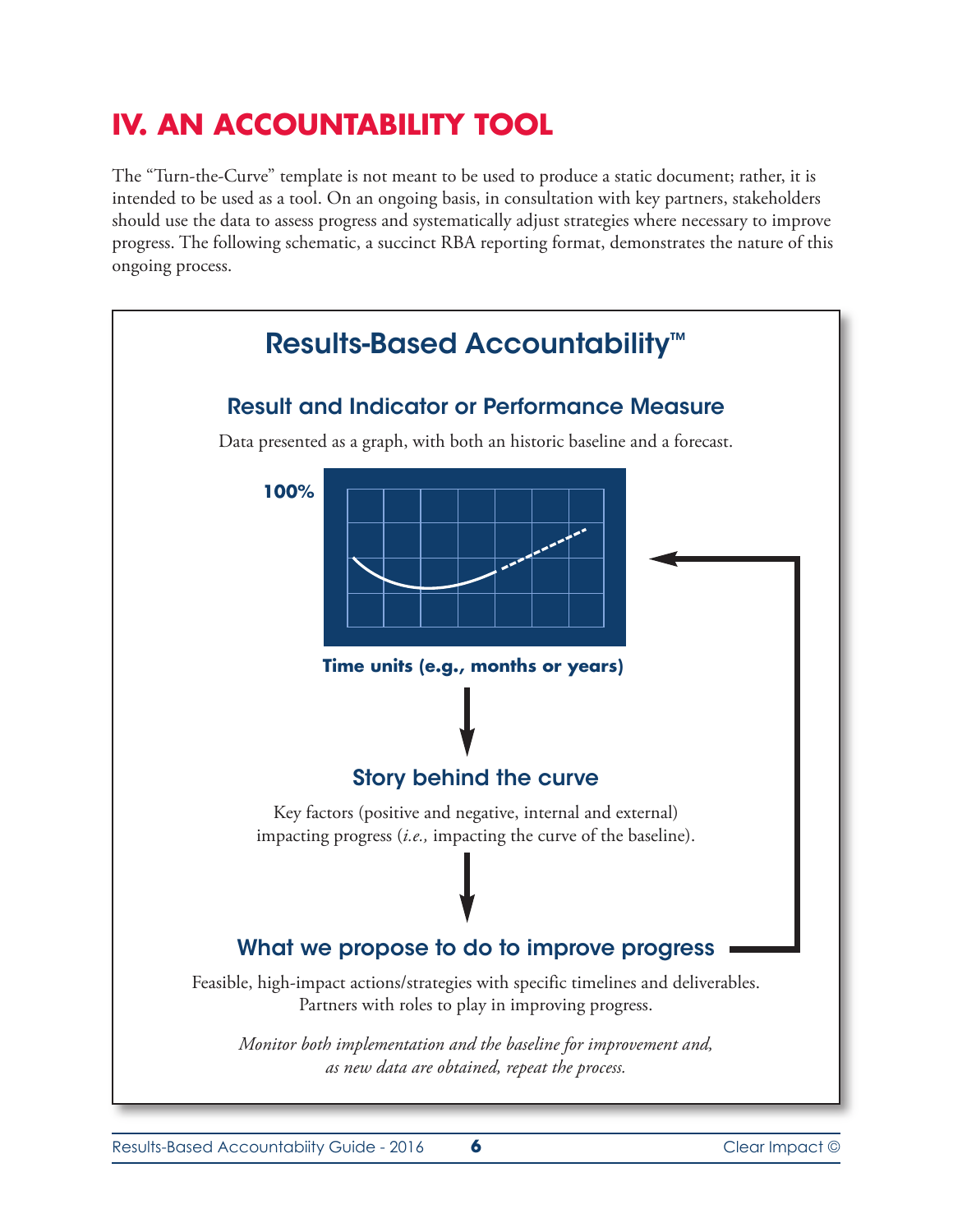## **APPENDIX A**

#### **Performance Measures**

#### **Introduction**

The selection of performance measures is the first and most essential step in the performance planning process for each element of the Population Accountability strategy. The following directions will assist you in choosing your headline performance measures.

#### **What are Performance Measures?**

Your agency/division/program provides services that improve, in some way, the quality of life of its customers/clients. Performance measures simply give you the means to know how well the agency/division/program is doing at providing those services and improving those lives. A good performance measure gives you and your staff the ability to make changes and see whether those changes improve the agency/division/program's performance, that is, its ability to improve customers/clients' quality of life.

Importantly, performance measures are data they quantitatively measure the agency/division/program's performance.

The following Data Quadrant, Figure 1, is a useful tool for sorting and categorizing performance measures.

#### **Sorting Performance Measures: The Data Quadrant**

All performance measures fit into one of four categories. The categories, the four quadrants, are derived from the intersection of *quantity* and *quality* and *effort* and *effect*.



#### **Figure 1**

The rows separate measures about effort (what is done and how well) from measures about effect (the change or impact that resulted), the columns separate measures about quantity (of the effort or effect) from measures about quality (of the effort or effect).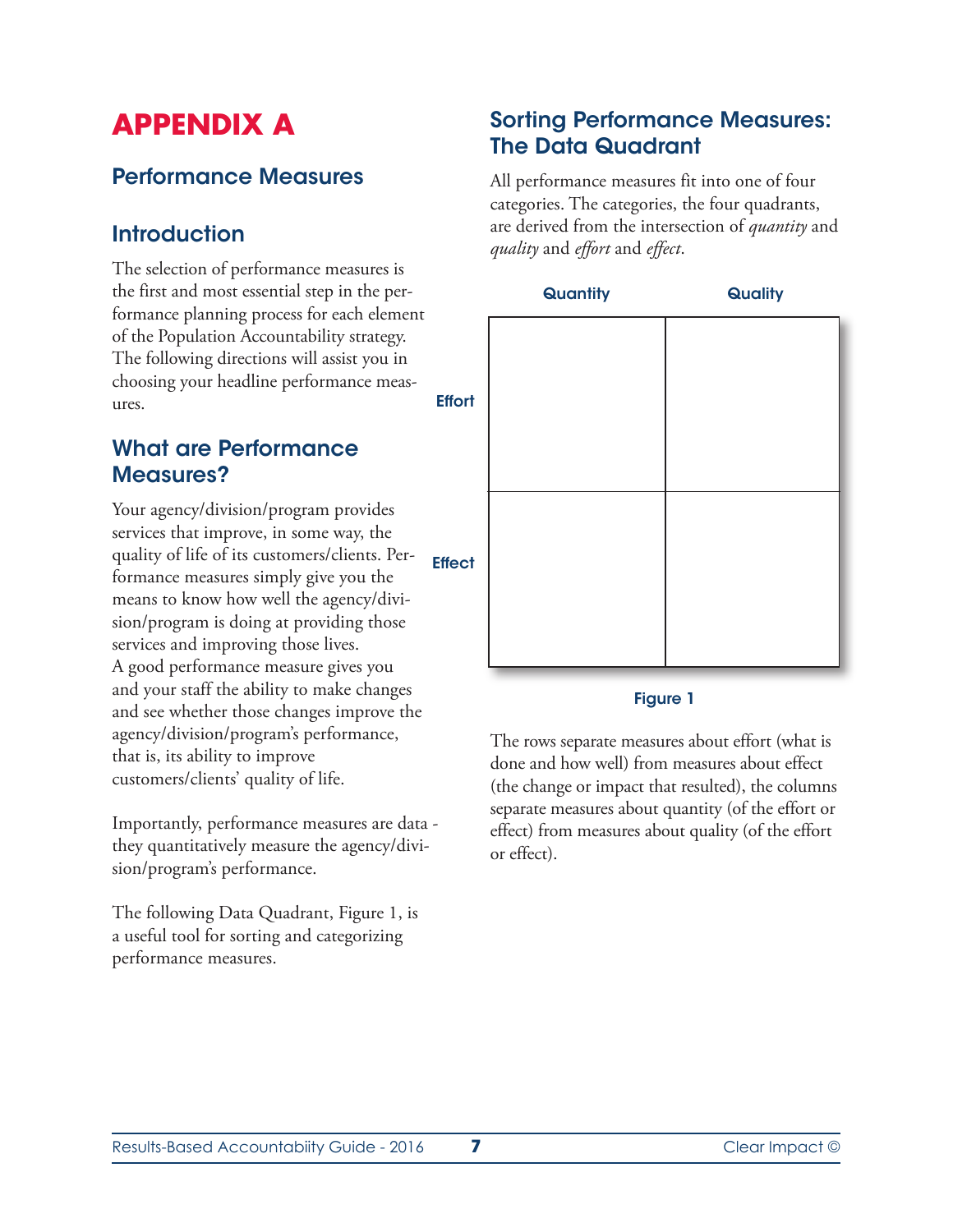Figure 2 shows how these combinations lead to three universal performance measures: *How much did we do? How well did we do it? Is anyone better off?* The most important performance measures are those that tell us whether our clients or customers are better off as a consequence of receiving the services ("client results," the lower left and right quadrants). The second most important measures are those that tell us whether the service or activity is done well (upper right quadrant). The least important measures are those that tell us what and how much we do. To answer the two most important questions, that is, to identify candidate for the most important performance measures, follow the following steps, using the Data Quadrant.

#### **Step 1: How much did we do?** *Upper Left Quadrant*

First, list the number of clients served. Distinguish different sets of clients as appropriate. Next, list the activities or services the department/division/program performs for its clients. Each activity or service should be listed as a measure. For example, "child welfare casework" becomes "# of child welfare cases" or "# of FTEs conducting child welfare case work." "Road maintenance" becomes "# of miles of road maintained." "Stream monitoring" becomes "# of stream sites monitored." "Provide health care" become "number of patients treated."

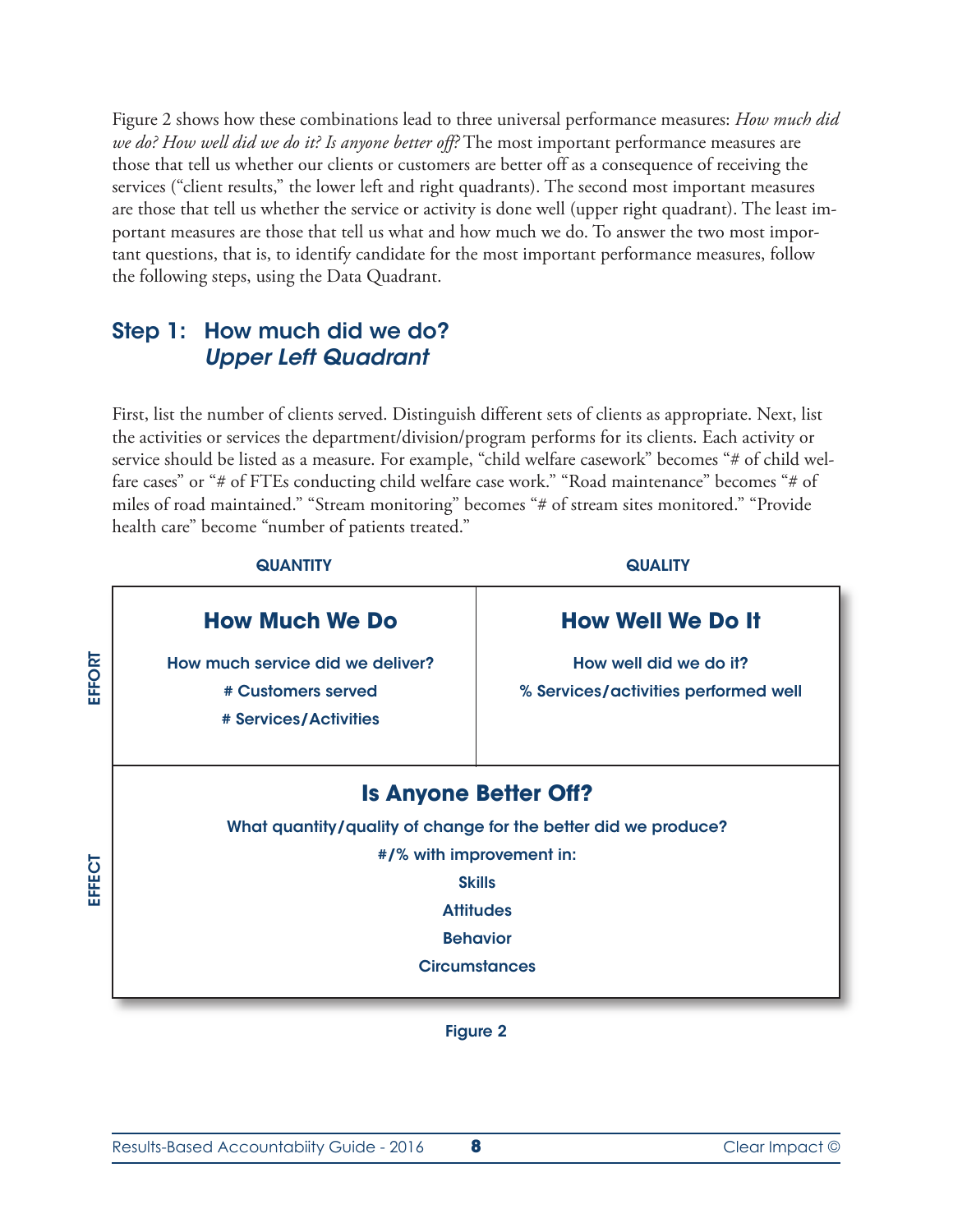#### **Step 2: How well did we do it?** *Upper Right Quadrant*

This quadrant is where most traditional performance measures are found. For each service or activity listed in the upper left quadrant, choose those measures that will tell you if that activity was performed well (or poorly). The measures should be specific. For example, ratio of workers to child abuse/neglect cases; percent of maintenance conducted on time; average number of sites monitored per month; percent of invoices paid in 30 days; percent of patients treated in less than an hour; percent of training staff with training certification.

#### **Step 3: Is anyone better off?** *Lower Left and Lower Right Quadrants*

Ask "In what ways are your clients better off as a result of getting the service in question? How would we know, in measurable terms, if they were better off?" Create pairs of measures (# and %) for each answer. Four categories cover most of this territory: skills/knowledge, attitude, behavior, and circumstances (e.g., a child succeeding in first grade or a parent fully employed). Consider all of these categories in developing measures of whether clients are better off. Examples are: #/% of child abuse/neglect cases that have repeat child abuse/neglect; #/% of road miles in top-rated condition; #/% of cited water quality offenders who fully comply; #/% of repeat audit findings;

#### **Selecting Headline Performance Measures**

Key to ensuring the usefulness of performance measures is to limit the number used. In most

cases, select from the list of candidate measures 3 to 5 "headline measures" (in total, from both the upper right and lower right quadrants). To select these headline measures, rate each candidate measure using the following three criteria (similar to the criteria for selecting indicators):

**Communication Power:** Does this measure communicate to a broad range of audiences? Would those who pay attention to your work (*e.g.,* voters, legislators, agency program officers) understand what this measure means?

**Proxy Power:** Does this measure say something of central importance about your department/division/program? Is this measure a good proxy for other measures? For example, reading on grade level might be considered a proxy for other measures such as attendance, quality of the curriculum, quality of the teachers, etc.

**Data Power:** Do you have quality data for this measure on a timely basis? To be credible, the data must be consistent and reliable. And timeliness is necessary to track progress.

Rate each candidate measure "high," "medium," or "low" for each criterion. Use a chart, like the one shown below, "Selecting Headline Performance Measures." The candidate measures that have high ratings for all three criteria are good choices for headline measures.

For those measures that are rated high for communication and proxy power, but medium or low for data power, start a data development agenda. These are measures for which you might want to invest resources to develop quality data that would be available on a timely basis.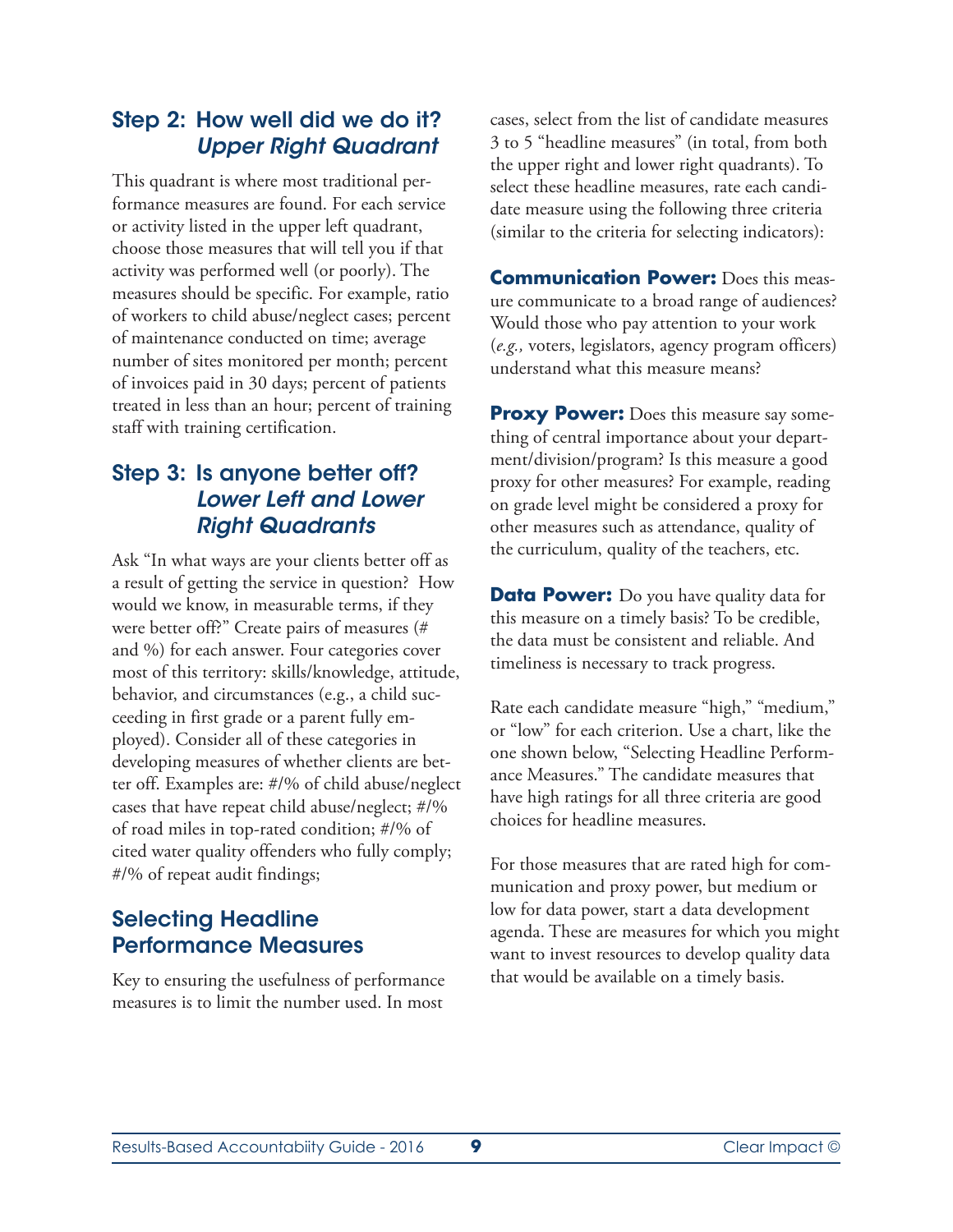#### **Selecting Headline Performance Measures**

Directions: List candidate performance measures and rate each as **H**igh, **M**edium, or **L**ow on each criterion: Communication Power, Proxy Power, and Data Power.